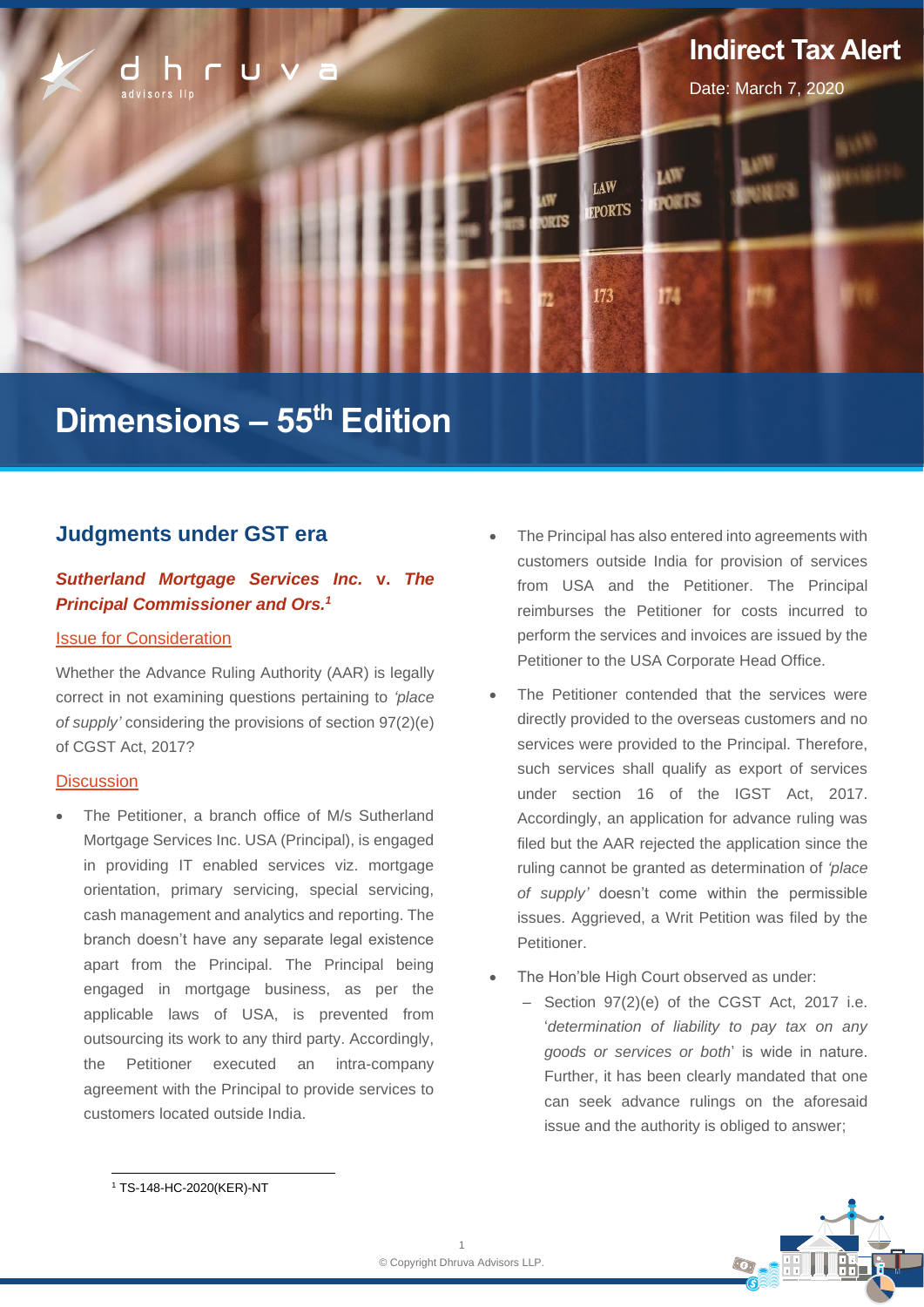- The High Court acknowledged the fact that issue relating to determination of *'place of supply'* is not expressly covered under section 97(2) of the CGST Act, 2017 but such an issue would come within the ambit of the larger issue of *'determination of liability to pay tax on any goods or services or both'*;
- ‒ The AAR rejected the application and proceeded on a tangent missing the crucial aspect of the matter in taking a very hyper technical view that it lacked jurisdiction since the said issue was not expressly enumerated in the GST law;
- The Court also observed that the view taken by the AAR is legally wrong / faulty and thus the matter required judicial review in the instant proceedings.

#### **Judgment**

The Hon'ble High Court disposed of the Writ Petition and remitted the matter back to the AAR for fresh consideration.

## **Dhruva Comments / Observations**

The instant judgment is a welcome decision as the issue of determination of *'place of supply'* though not expressly spelt out in the provisions, would certainly fold into the sub-clause which deals with *'determination of liability to pay tax on any goods or services or both'*. Considering the fact that many cases have been rejected by the AAR on the grounds of determination of the *'place of supply'* this judgment holds much relevance. This judgment provides much needed clarity to AAR authorities while considering matters involving *'place of supply'*.

# *Adfert Technologies Pvt. Ltd.* **v.** *The Union of India and Ors. 2*

#### Issue for Consideration

• Whether the Petitioner is entitled to carry forward transitional credits which could not be taken on account of non-filing or incorrect filing of GST Tran-1?

## **Discussion**

- With the introduction of GST w.e.f. July 1, 2017 (appointed day), the Petitioner migrated from the VAT regime to the GST regime.
- Section 140 of the CGST Act, 2017 enables the Petitioner to carry forward unutilised Cenvat credit and credit of duties / taxes paid on inputs / capital goods lying in stock. No time limit has been prescribed under the said section for carry forward of such credits to the GST regime. Rule 117 of CGST Rules, 2017 prescribes the time limit, which has been extended from time to time and was finally fixed to be December 27, 2017.
- The Petitioner while attempting to file the prescribed form i.e. GST Tran-1 was unable to load it electronically or incorrect form was loaded which could not be corrected within the prescribed time limit.
- On a detailed examination of the relevant provisions and the facts involved, the Hon'ble High Court observed as under:
	- Rule 117(1) of the CGST Rules, 2017 prescribed the last date to file GST Tran-1 as December 27, 2017 but it was extended up to December 31, 2019 vide insertion of rule 117(1A) in cases where the form could not be filed due to technical glitches;
	- The introduction of rule 117(1A) and 120A of the CGST Rules, 2017 and absence of any time period prescribed under section 140 of the CGST Act, 2017 implies that there is no intention of government to deny carry forward of transitional credits on the grounds of time limit;
	- ‒ Transitional credit is the vested right of the Petitioner and the same shall not be taken away on account of procedural or technical grounds. The Respondents have complete records and are at liberty to verify facts and figures. In spite of being aware of complete facts and figures, the Respondent cannot deprive Petitioners from their valuable right of credit;

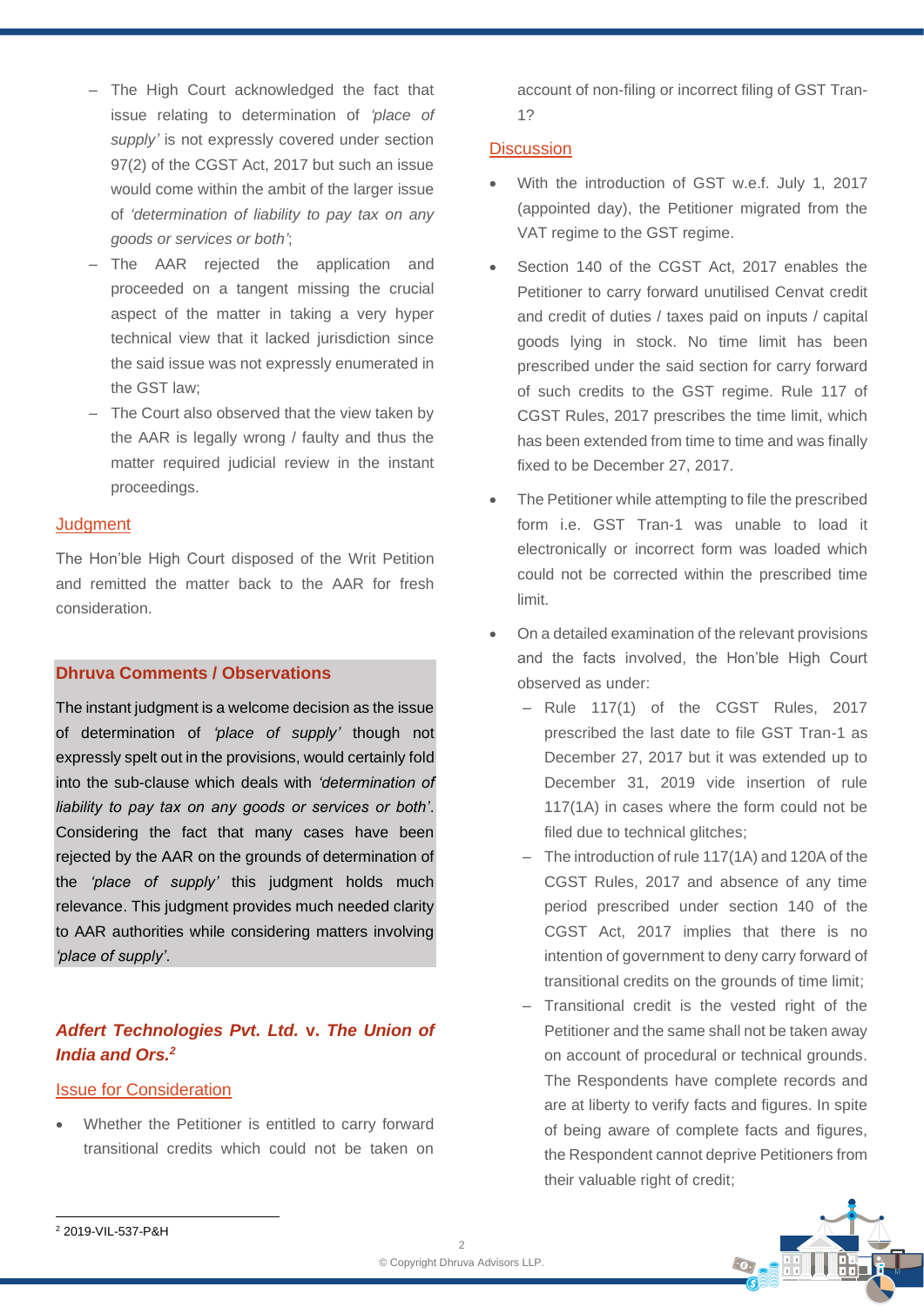- Reliance was placed upon the judgment pronounced by the Division Bench of the Hon'ble Gujarat High Court in the case of *Siddharth Enterprises* v. *The Nodal Officer<sup>3</sup>* wherein it was held that denial of credit of tax / duty already paid would tantamount to violation of Article 14 and Article 300A of the Constitution of India;
- Denial of the carry forward of transitional credits might severely dent the working capital requirements and impact the continuity of business thereby being violative of the Article 19(1)(g) of the Constitution of India;
- ‒ Reliance placed by the Respondents on the judgment of Hon'ble Gujarat High Court in the case of *Willowood Chemicals Pvt. Ltd.* v. *Union of India<sup>4</sup>* has been negated as the Gujarat High Court itself in subsequent judgments and Delhi High Court in a number of judgments have permitted the Petitioners therein to file GST Tran-1 even after December 27, 2017.

#### **Judgment**

The Respondents were directed to permit the Petitioner to file or revise [where already filed] the GST Tran-1, either electronically or manually. The Respondents are at liberty to verify legitimacy of the claim, but nobody shall be denied the right to carry forward legitimate claim of CENVAT / ITC on the ground of non-filing of GST Tran-1 by December 27, 2017.

#### **Dhruva Comments / Observations**

The issue of carry forward of the transitional credits has been in the limelight since the introduction of the GST in the year 2017. We have witnessed numerous Writ Petitions being filed with the High Courts across the country to permit carry forward of credits denied on the ground of technical glitches or wrong filing of the transitional forms. The SLP<sup>5</sup> in the instant matter stands dismissed by the Hon'ble Supreme Court. The ruling would have a high persuasive value in ongoing matters.



<sup>5</sup> 2020-VIL-10-SC